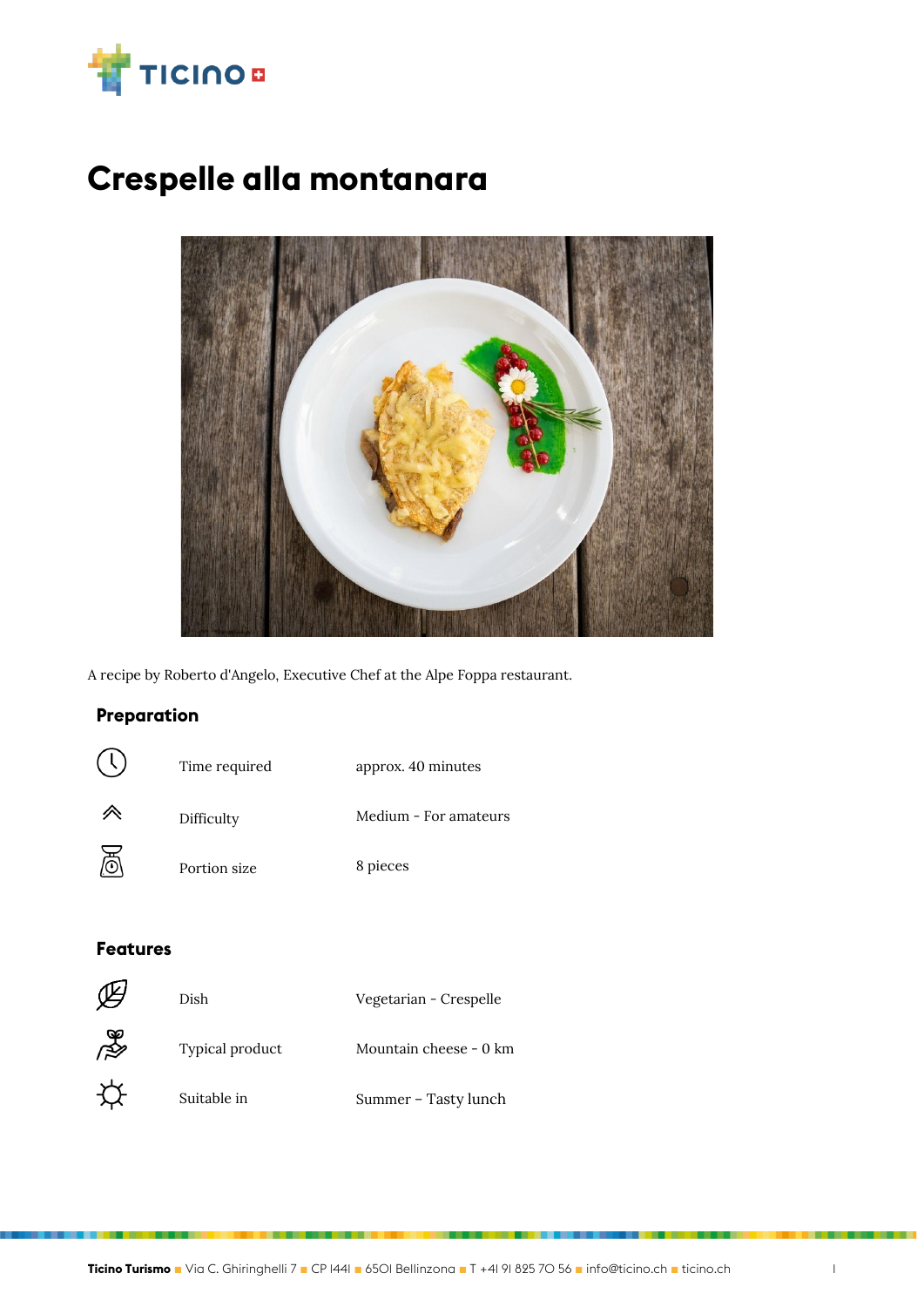

## **INGREDIENTS**

| <b>Crêpes</b>  | $\Box$ 2 entire eggs<br>$\Box$ 160 g flour<br>$\Box$ 170 ml milk<br>$\Box$ 15 g butter<br>$\Box$ A pinch of salt                                                                                                                                                |
|----------------|-----------------------------------------------------------------------------------------------------------------------------------------------------------------------------------------------------------------------------------------------------------------|
| <b>Filling</b> | $\Box$ 40 g butter<br>$\Box$ 30 g olive oil<br>$\Box$ 500 g mountain cheese<br>$\Box$ 500 g porcini mushrooms (preferably fresh)<br>$\Box$ A pinch of salt<br>$\Box$ 1 garlic clove<br>$\Box$ 30 g parsley<br>$\Box$ 300 ml cream<br>100 g mountain cheese<br>п |